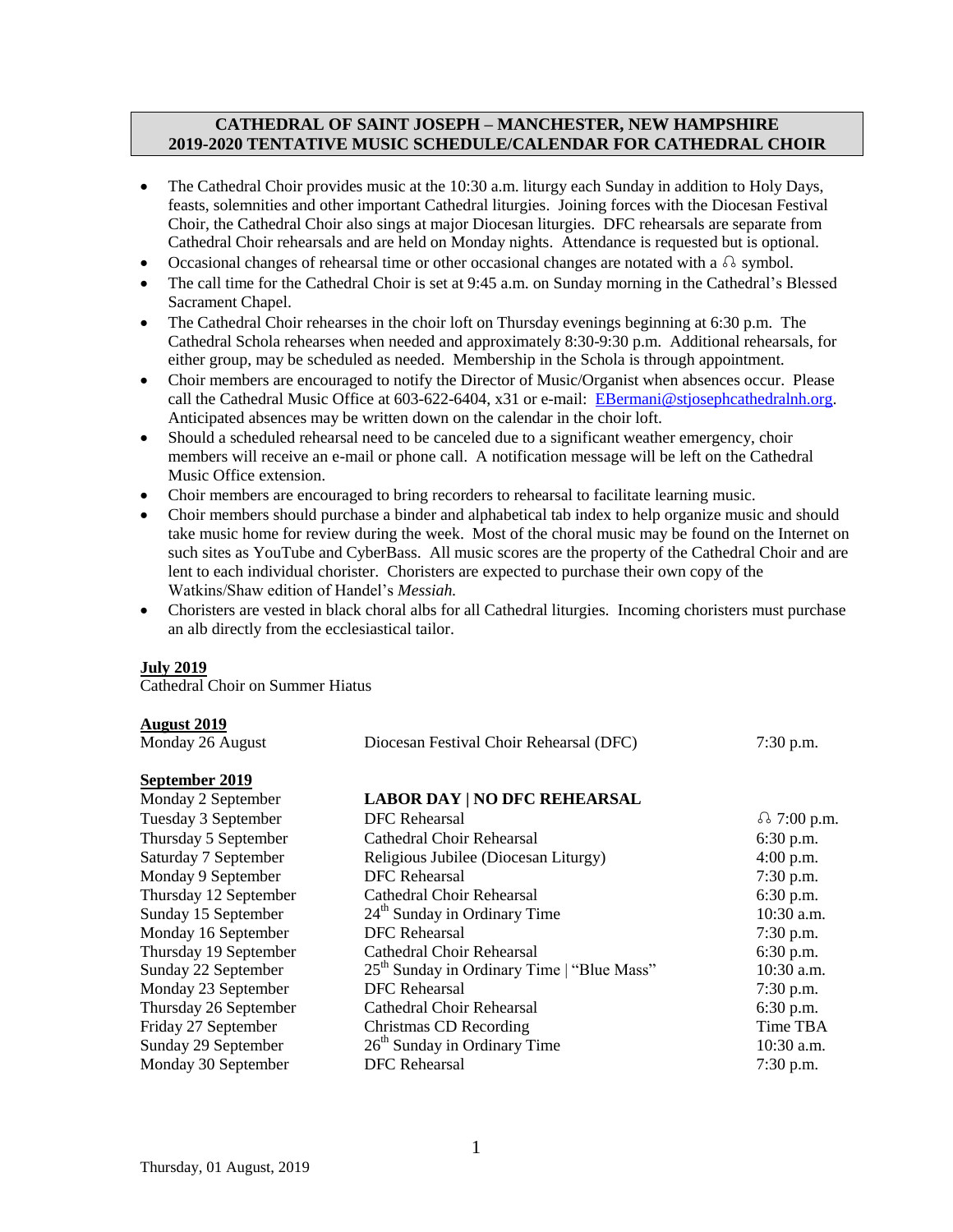#### **October 2019**

Thursday 3 October Friday 4 October Sunday 6 October Monday 7 October Thursday 10 October Sunday 13 October **Monday 14 October** Thursday 17 October Sunday 20 October Monday 21 October Thursday 24 October Sunday 27 October Monday 28 October **Thursday 31 October November 2019** Friday 1 November Saturday 2 November Sunday 3 November Monday 4 November Thursday 7 November Sunday 10 November Monday 11 November Thursday 14 November Sunday 17 November Monday 18 November Thursday 21 November **Friday 22 November** Sunday 24 November Wednesday 27 November **Thursday 28 November December 2019** Sunday 1 December Sunday 2 December **Thursday 5 December** Friday 6 December Sunday 8 December **Monday 9 December** Wednesday 11 December Thursday 12 December

Sunday 15 December Thursday 19 December

Saturday 14 December

| OCLODEF 2019          |                                                                  |                    |  |
|-----------------------|------------------------------------------------------------------|--------------------|--|
| Thursday 3 October    | <b>Cathedral Choir Rehearsal</b><br>6:30 p.m.                    |                    |  |
| Friday 4 October      | <b>Christmas CD Recording</b>                                    | Time TBA           |  |
| Sunday 6 October      | 27 <sup>th</sup> Sunday in Ordinary Time ["Respect Life Sunday"] | $10:30$ a.m.       |  |
|                       | a Choir to rehearse in Bishop Bradley Hall prior to Mass         |                    |  |
| Monday 7 October      | <b>DFC</b> Rehearsal                                             | 7:30 p.m.          |  |
| Thursday 10 October   | <b>Cathedral Choir Rehearsal</b>                                 | 6:30 p.m.          |  |
| Sunday 13 October     | 28 <sup>th</sup> Sunday in Ordinary Time                         | 10:30 a.m.         |  |
| Monday 14 October     | <b>COLUMBUS DAY   NO DFC REHEARSAL</b>                           |                    |  |
| Tuesday 15 October    | <b>DFC</b> Rehearsal                                             | <i>ெ7</i> :00 p.m. |  |
| Thursday 17 October   | <b>Cathedral Choir Rehearsal</b>                                 | 6:30 p.m.          |  |
| Sunday 20 October     | 29 <sup>th</sup> Sunday in Ordinary Time                         | 10:30 a.m.         |  |
|                       | Fall Wedding Anniversary Mass (Diocesan Liturgy)                 | 2:00 p.m.          |  |
| Monday 21 October     | <b>DFC</b> Rehearsal                                             | 7:30 p.m.          |  |
| Thursday 24 October   | Red Mass (Diocesan Liturgy)                                      | 5:15 p.m.          |  |
|                       | Cathedral Choir Rehearsal (Abbreviated)                          | <i>§</i> 6:45 p.m. |  |
| Sunday 27 October     | 30 <sup>th</sup> Sunday in Ordinary Time                         | 10:30 a.m.         |  |
| Monday 28 October     | <b>DFC</b> Rehearsal                                             | 7:30 p.m.          |  |
| Thursday 31 October   | <b>HALLOWEEN   NO REHEARSALS</b>                                 |                    |  |
| November 2019         |                                                                  |                    |  |
| Friday 1 November     | Solemnity of All Saints w/ SNSC and Schola                       | 6:00 p.m.          |  |
| Saturday 2 November   | All Soul's   Mass for Deceased Parishioners                      | $8:00$ a.m.        |  |
| Sunday 3 November     | ெDaylight Savings Time Ends                                      |                    |  |
|                       | 31 <sup>st</sup> Sunday in Ordinary Time                         | 10:30 a.m.         |  |
|                       | <b>Fall Adult Confirmation</b>                                   | 2:00 p.m.          |  |
| Monday 4 November     | <b>DFC</b> Rehearsal                                             | 7:30 p.m.          |  |
| Thursday 7 November   | Cathedral Choir Rehearsal                                        | 6:30 p.m.          |  |
| Sunday 10 November    | 32 <sup>nd</sup> Sunday in Ordinary Time                         | 10:30 a.m.         |  |
| Monday 11 November    | <b>DFC</b> Rehearsal                                             | 7:30 p.m.          |  |
| Thursday 14 November  | <b>Cathedral Choir Rehearsal</b>                                 | 6:30 p.m.          |  |
| Sunday 17 November    | 33nd Sunday in Ordinary Time                                     | 10:30 a.m.         |  |
| Monday 18 November    | <b>DFC</b> Rehearsal                                             | 7:30 p.m.          |  |
| Thursday 21 November  | <b>Cathedral Choir Rehearsal</b>                                 | 6:30 p.m.          |  |
| Friday 22 November    | FEAST OF ST. CECILIA   HAPPY FEAST DAY!                          |                    |  |
| Sunday 24 November    | Solemnity of Christ the King                                     | 10:30 a.m.         |  |
| Wednesday 27 November | Thanksgiving Eve                                                 | 6:00 p.m.          |  |
| Thursday 28 November  | <b>THANKSGIVING DAY</b>                                          |                    |  |
| December 2019         |                                                                  |                    |  |
| Sunday 1 December     | Advent I                                                         | 10:30 a.m.         |  |
|                       | <b>a</b> Brief Cathedral Choir rehearsal following Mass          |                    |  |

| $7:30$ p.m. |
|-------------|
|             |
| $7:30$ p.m. |
| 10:30 a.m   |
|             |
|             |
| $6:30$ p.m. |
| $1:00$ p.m. |
| $7:30$ p.m. |
| $10:30$ a.m |
| $6:30$ p.m. |
|             |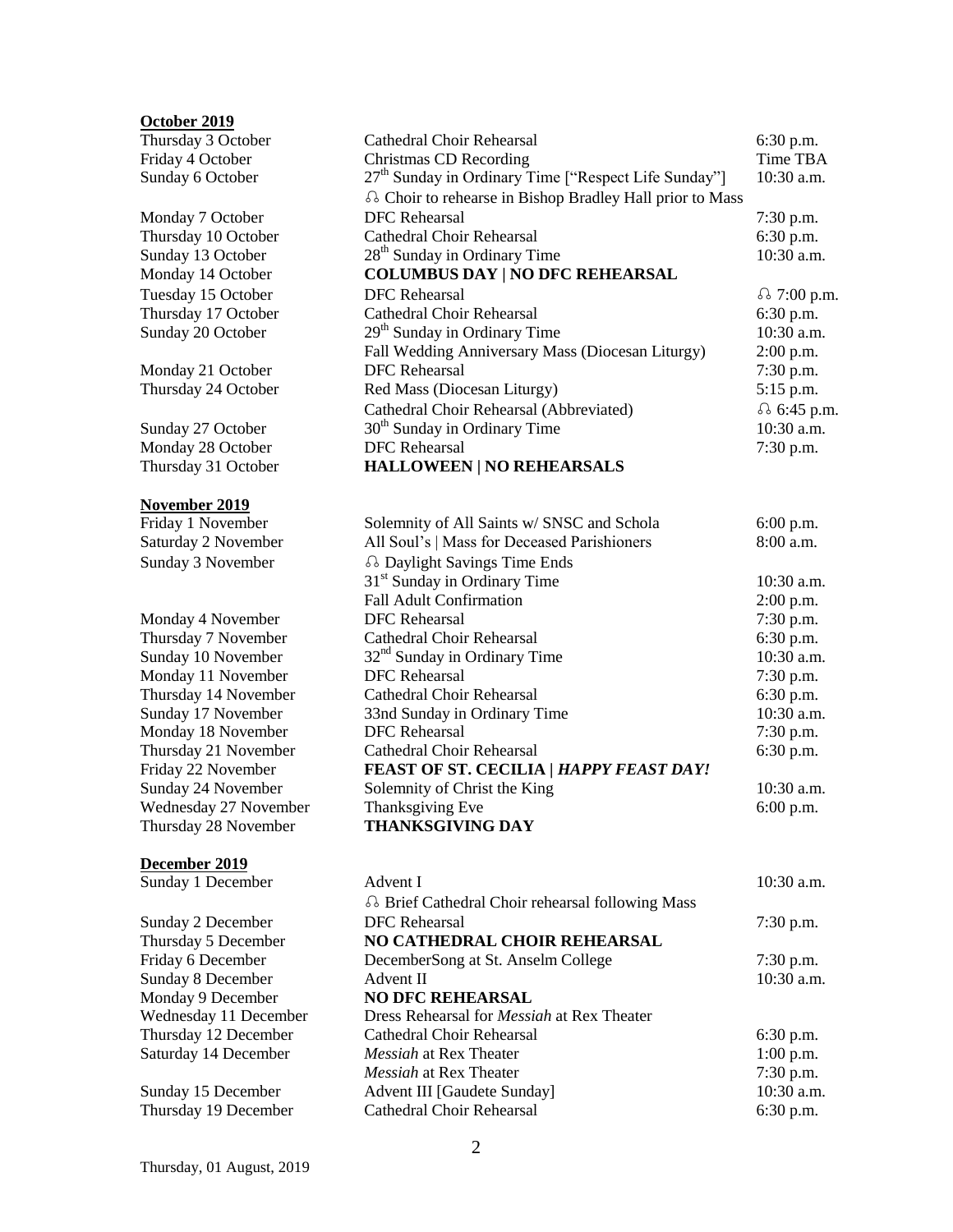| December 2020         |                                                                      |              |
|-----------------------|----------------------------------------------------------------------|--------------|
| Friday 20 December    | <b>Advent Lessons and Carols</b>                                     | 7:30 p.m.    |
| Sunday 22 December    | <b>Advent IV</b>                                                     | 10:30 a.m.   |
| Tuesday 24 December   | Nativity of the Lord   Christmas Eve Choral Prelude                  | 11:00 p.m.   |
| Wednesday 25 December | Nativity of the Lord   Christmas Day                                 | 12:00 a.m.   |
|                       |                                                                      | 10:30 a.m.   |
| Sunday 29 December    | Feast of the Holy Family of Jesus, Mary and Joseph                   | 10:30 a.m.   |
| <b>January 2020</b>   |                                                                      |              |
| Wednesday 1 January   | Solemnity of Mary, Mother of God / New Year's Day                    |              |
|                       | Choir is not singing                                                 |              |
| Thursday 2 January    | NO CATHEDRAL CHOIR REHEARSAL                                         |              |
| Thursday 9 January    | <b>Cathedral Choir Rehearsal</b>                                     | 6:30 p.m.    |
| Sunday 12 January     | Feast of the Baptism of the Lord                                     | 10:30 a.m.   |
| Thursday 16 January   | Cathedral Choir Rehearsal                                            | 6:30 p.m.    |
| Sunday 19 January     | 2 <sup>nd</sup> Sunday in Ordinary Time                              | 10:30 a.m.   |
| Thursday 23 January   | <b>Cathedral Choir Rehearsal</b>                                     | 6:30 p.m.    |
| Sunday 26 January     | 3 <sup>rd</sup> Sunday in Ordinary Time                              | 10:30 a.m.   |
| Thursday 30 January   | <b>Cathedral Choir Rehearsal</b>                                     | 6:30 p.m.    |
|                       |                                                                      |              |
| <b>February 2020</b>  |                                                                      |              |
| Sunday 2 February     | Feast of the Presentation of the Lord                                | $10:30$ a.m. |
| Monday 3 February     | <b>DFC</b> Rehearsal                                                 | 7:30 p.m.    |
| Thursday 6 February   | Cathedral Choir Rehearsal                                            | 6:30 p.m.    |
| Sunday 9 February     | 5 <sup>th</sup> Sunday in Ordinary Time                              | 10:30 a.m.   |
| Monday 10 February    | <b>DFC</b> Rehearsal                                                 | 7:30 p.m.    |
| Thursday 13 February  | <b>Cathedral Choir Rehearsal</b>                                     | 6:30 p.m.    |
| Sunday 16 February    | 6 <sup>th</sup> Sunday in Ordinary Time                              | 10:30 a.m.   |
| Monday 17 February    | <b>DFC</b> Rehearsal                                                 | 7:30 p.m.    |
| Thursday 20 February  | Cathedral Choir Rehearsal                                            | 6:30 p.m.    |
| Sunday 23 February    | 7 <sup>th</sup> Sunday in Ordinary Time                              | 10:30 a.m.   |
| Monday 24 February    | <b>DFC</b> Rehearsal                                                 | 7:30 p.m.    |
| Thursday 27 February  | <b>Cathedral Choir Rehearsal</b>                                     | 6:30 p.m.    |
| Friday 28 February -  |                                                                      |              |
| Sunday 8 March        | Eric to Spain with Saint Anselm College Choir.                       |              |
|                       | NO rehearsals during this time but Cathedral Choir will              |              |
|                       | sing on Sunday mornings. Scott Bergendahl will serve as organist and |              |
|                       | choir director at all liturgies.                                     |              |
|                       |                                                                      |              |
| <b>March 2020</b>     |                                                                      |              |
| Sunday 1 March        | Lent I                                                               | 10:30 a.m.   |
|                       | Rite of Election                                                     | $2:00$ p.m.  |
| Thursday 5 March      | NO CATHEDRAL CHOIR REHEARSAL                                         |              |
| Sunday 8 March        | Lent II                                                              | 10:30 a.m.   |

| Sunday 8 March    | Lent II                   |
|-------------------|---------------------------|
| Monday 9 March    | <b>DFC</b> Rehearsal      |
| Thursday 12 March | Cathedral Choir Rehearsal |
| Sunday 15 March   | Lent III                  |
| Monday 16 March   | <b>DFC</b> Rehearsal      |
| Thursday 19 March | Solemnity of St. Joseph   |
| Sunday 22 March   | Lent IV [Laetare Sunday]  |
| Monday 23 March   | <b>DFC</b> Rehearsal      |
| Thursday 26 March | Cathedral Choir Rehearsal |
|                   |                           |

DFC Rehearsal 7:30 p.m.

DFC Rehearsal 7:30 p.m.<br>Solemnity of St. Joseph 6:00 p.m. Solemnity of St. Joseph 6:00 p.m.<br>Lent IV [Laetare Sunday] 10:30 a.m. Lent IV [Laetare Sunday] 10:30 a.m.<br>DFC Rehearsal 7:30 p.m. DFC Rehearsal 7:30 p.m.<br>Cathedral Choir Rehearsal 6:30 p.m.

6:30 p.m.<br> $10:30$  a.m.<br> $7:30$  p.m.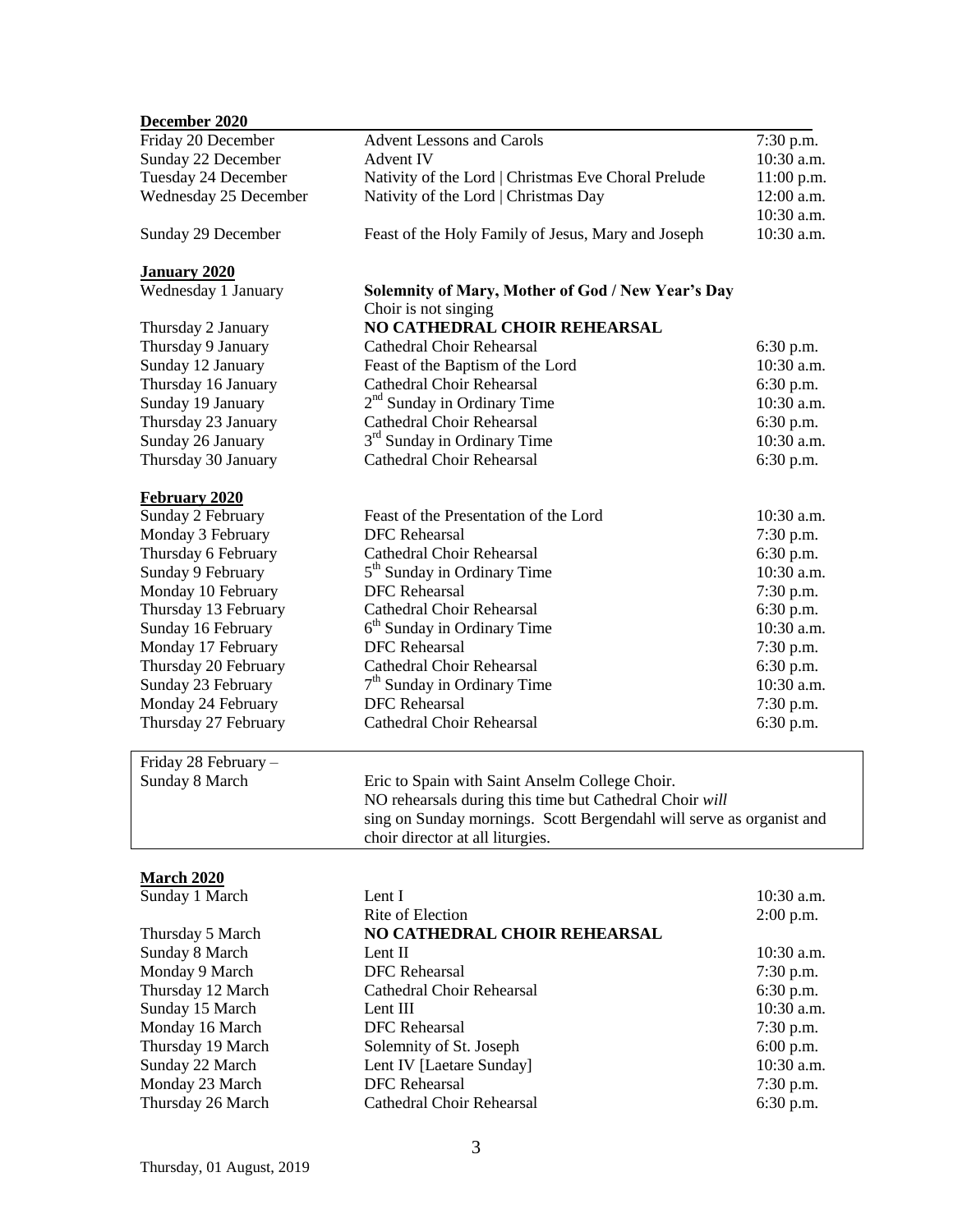| <b>March 2020</b>  |                                                          |              |
|--------------------|----------------------------------------------------------|--------------|
| Sunday 29 March    | Lent V                                                   | 10:30 a.m.   |
| Monday 30 March    | <b>DFC</b> Rehearsal                                     | 7:30 p.m.    |
| <u>April 2020</u>  |                                                          |              |
| Thursday 2 April   | <b>Cathedral Choir Rehearsal</b>                         | 6:30 p.m.    |
| Sunday 5 April     | Palm Sunday of the Passion of the Lord                   | 10:30 a.m.   |
|                    | a Choir to rehearse in Bishop Bradley Hall prior to Mass |              |
| Tuesday 7 April    | <b>Chrism Mass</b>                                       | $6:00$ p.m.  |
| Wednesday 8 April  | Office of Tenebrae (Blessed Sacrament Chapel)            | 7:30 p.m.    |
| Thursday 9 April   | Holy Thursday   Evening Mass of the Lord's Supper        | 7:00 p.m.    |
| Friday 10 April    | Good Friday   Passion of the Lord                        | 3:00 p.m.    |
| Saturday 11 April  | Holy Saturday   The Great Vigil of Easter                | 8:00 p.m.    |
| Sunday 12 April    | Easter Sunday of the Resurrection of the Lord            | 10:30 a.m.   |
| Wednesday 15 April | White Mass [Healthcare Professional Mass]                | 6:00 p.m.    |
| Thursday 16 April  | <b>EASTER WEEK   NO REHEARSALS</b>                       |              |
| Sunday 19 April    | Easter II [Divine Mercy Sunday]                          | $10:30$ a.m. |
|                    | <b>Spring Wedding Anniversary Mass</b>                   | $2:00$ p.m.  |
| Monday 20 April    | <b>DFC</b> Rehearsal                                     | 7:30 p.m.    |
| Thursday 23 April  | Cathedral Choir Rehearsal                                | 6:30 p.m.    |
| Sunday 26 April    | Easter III                                               | 10:30 a.m.   |
| Monday 27 April    | <b>DFC</b> Rehearsal                                     | 7:30 p.m.    |
| Thursday 30 April  | <b>Cathedral Choir Rehearsal</b>                         | 6:30 p.m.    |
| <b>May 2020</b>    |                                                          |              |
| Sunday 3 May       | Easter IV [Good Shepherd Sunday]                         | $10:30$ a.m. |
| Thursday 7 May     | <b>Cathedral Choir Rehearsal</b>                         | 6:30 p.m.    |
| Friday8 May        | Rivier University Baccalaureate Mass at                  |              |
|                    | St. Joseph the Worker Parish, Nashua                     | $4:00$ p.m.  |
| Sunday 10 May      | Easter V                                                 | 10:30 a.m.   |
| Monday 11 May      | <b>DFC</b> Rehearsal                                     | δ 7:00 p.m.  |
| Thursday 14 May    | <b>Cathedral Choir Rehearsal</b>                         | 6:30 p.m.    |
| Sunday 17 May      | Easter VI                                                | 10:30 a.m.   |
|                    | a Brief Cathedral Choir rehearsal following Mass         |              |
| Monday 18 May      | <b>DFC</b> Rehearsal                                     | $7:00$ p.m.  |
| Thursday 21 May    | Solemnity of the Ascension of the Lord (Choral Mass)     | 6:00 p.m.    |
|                    | NO CATHEDRAL CHOIR REHEARSAL                             |              |
| Sunday 24 May      | Easter VII                                               | 10:30 a.m.   |
| Monday 25 May      | MEMORIAL DAY   NO DFC REHEARSAL                          |              |
| Tuesday 26 May     | <b>DFC</b> Rehearsal                                     | $7:00$ p.m.  |
| Thursday 28 May    | <b>Cathedral Choir Rehearsal</b>                         | 6:30 p.m.    |
| Saturday 30 May    | Ordination to the Order of Deacon (Transitional)         | 10:00 a.m.   |
| Sunday 31 May      | Solemnity of Pentecost Sunday                            | 10:30 a.m.   |
|                    |                                                          |              |